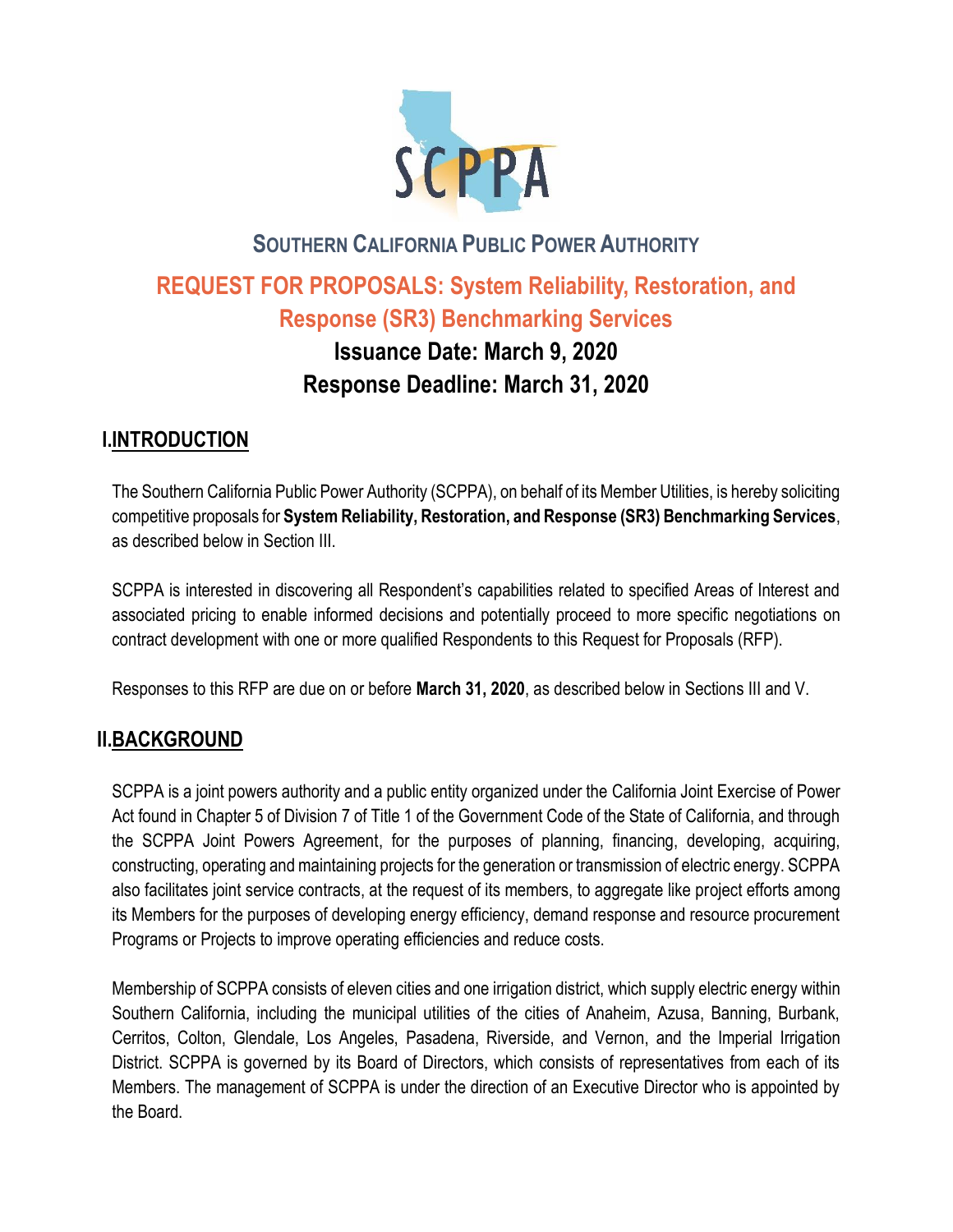Any service contract subsequently entered into by SCPPA pursuant to this RFP would be utilized directly by the interested Members to serve their respective utility customers' needs. The service and work products would be ordered and approved directly by SCPPA and/or the applicable Members and the billing would be administered through SCPPA.

### **III.AREAS OF INTEREST**

Certain SCPPA Members have expressed a need for the procurement of professional and technical consulting services related to reliability and outage restoration benchmarking surveys, studies, and reports for System Reliability, Restoration, and Response (SR3).

To achieve this, SCPPA is seeking proposals from qualified firms who are able to provide their expertise and insights for the service territories and operations of all participating Members of SCPPA in each of the following areas:

#### **1. SURVEYING & ANALYSIS**

The following information shall be surveyed and/or analyzed:

- Accounting of any major events;
- **■** Industry averages and quantities;
- Historical performance data; and
- Causes/Drivers of Data Outliers

#### **2. DATA COLLECTION & VERIFICATION**

- Consultant's data shall be collected from the CAIDI, SAIFI, and SAIDI reliability indeces and analyzed for any data discrepancies.
- Consultant's data is to be consistent with the mathematical relationships between reliability indices (CAIDI x SAIFI = SAIDI).
- Consultant shall identify any anomalies and subsequent modifications and incorporate both into the final results as they are reported.

### **3. REPORTING & BENCHMARKING**

Reporting shall be inclusive of all results and analysis in graphic and/or tabular form as appropriate. Reporting includes, but is not limited to, the following:

- Consultant's reporting shall benchmark the Participating Member's performance against an anonymized panel
- Consultant's reporting shall benchmark the Participating Member's five (5) year average performance against their historical quartiles
- Consultant's reporting shall analyze the causes/drivers of data outliers and provide explanations or solutions for how utilities may address the outliers
- Consultant is to provide quartile reporting of Participating Member's relative performance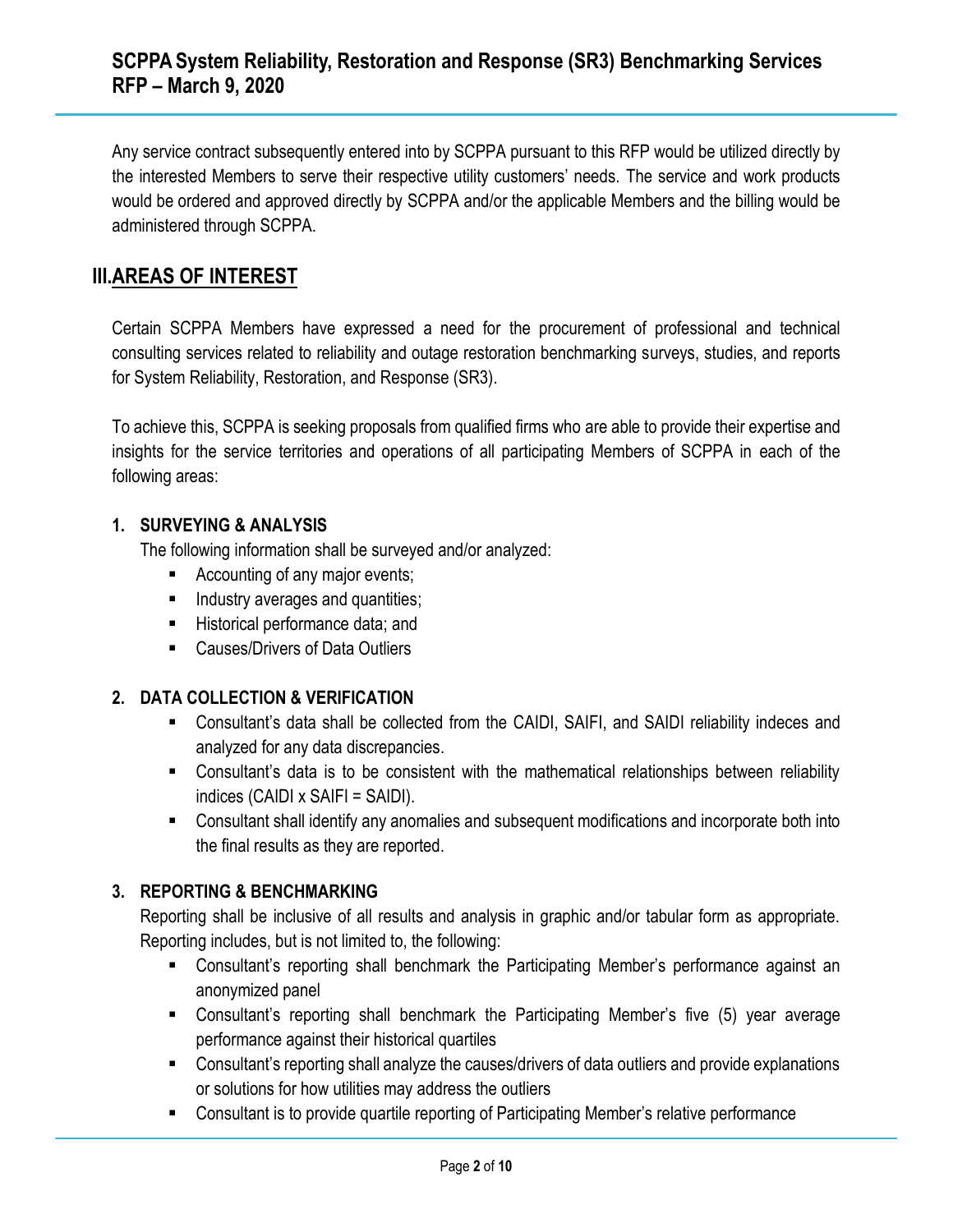### **4. ON-SITE MEETINGS/SUPPLEMENTAL REQUESTS**

Consultant may be requested by Participating Member(s) to provide the following on a time-and-material basis:

- Additional analysis and review;
- Customer reports;
- **•** Performance improvement recommendations; and
- On-site visits

### **ADDITIONAL CONSIDERATIONS**

The experience of Bidders and the size of the nationwide benchmark database provided by Bidders will be an important determining factor for Evaluation/Award of the RFP. Any documentation evidencing or asserting these criteria should be included in the proposal as a reference.

# **Timeline / Schedule\***

| <b>SCPPA RFP FOR SYSTEM RELIABILITY, RESTORATION, AND RESPONSE (SR3)</b><br><b>BENCHMARKING SERVICES SELECTION PROCESS</b> |                       |
|----------------------------------------------------------------------------------------------------------------------------|-----------------------|
| <b>SCHEDULE OF REQUIREMENTS</b>                                                                                            | <b>TARGET DATE(S)</b> |
| <b>ISSUE RFP</b>                                                                                                           | MARCH 9, 2020         |
| <b>QUESTIONS &amp; ANSWERS</b>                                                                                             | MARCH 18, 2020        |
| <b>RESPONSES DUE</b>                                                                                                       | MARCH 31, 2020        |
| <b>REVIEW OF RESPONSES</b>                                                                                                 | <b>APRIL 2020</b>     |
| INTERVIEWS (IF NECESSARY)                                                                                                  | <b>APRIL 2020</b>     |
| SELECTION OF RESPONDENT(S)                                                                                                 | MAY 2020              |

**\***Timeline/Schedule is subject to change.

# **IV. PROPOSAL SUBMISSION REQUIRED ELEMENTS**

### **1. TRANSMITTAL LETTER CONTENT:**

- **A.** A brief statement of the Respondent's understanding of the work to be done and commitment to perform the work as scheduled, including:
	- **I.** statement of work specifications; and
	- **II.** reference to any proposed contractual terms and conditions required by the Respondent; and
	- **III.** a summary of exceptions taken to the RFP requirements; and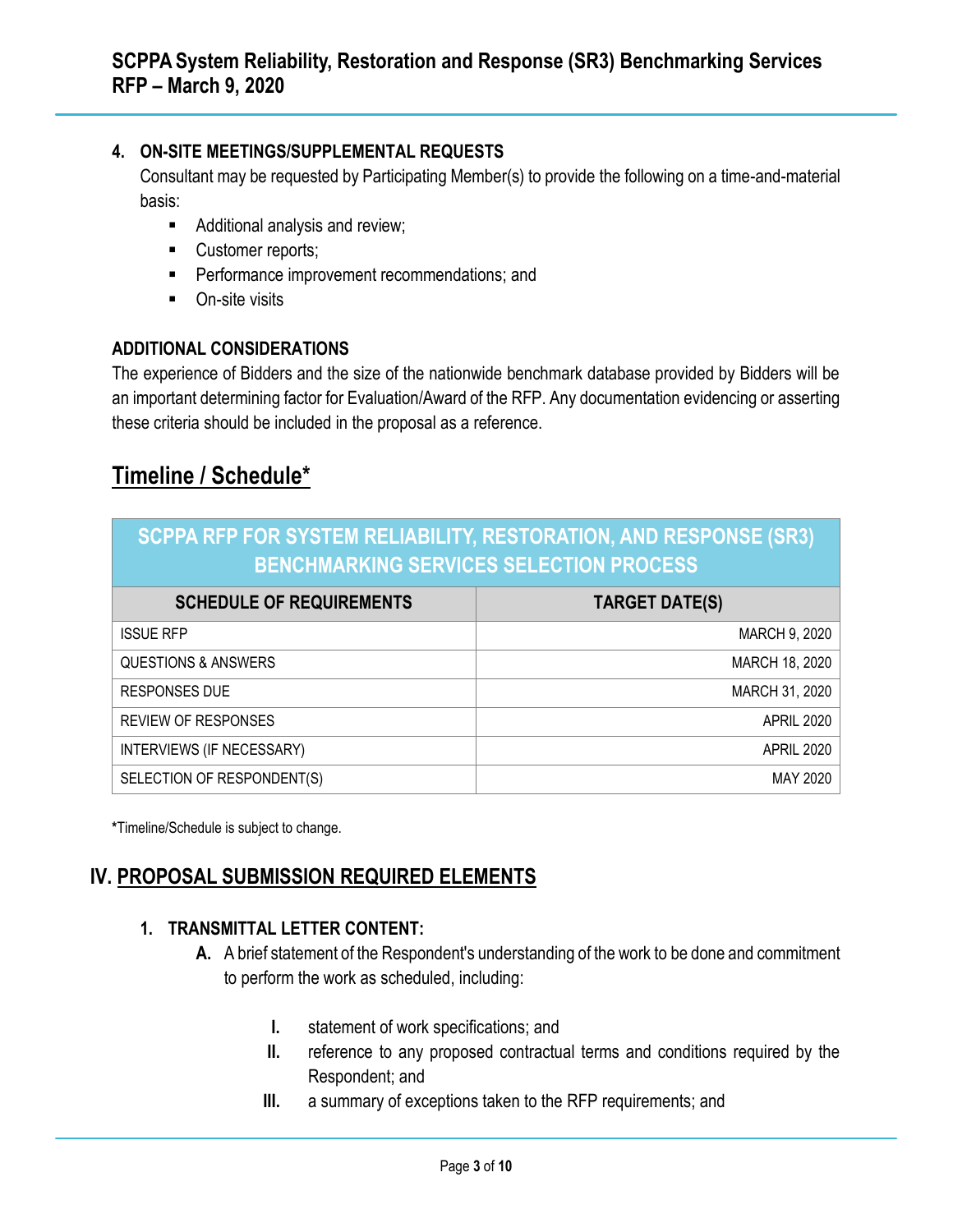- **IV.** any and all expectations from SCPPA including, but not limited to: requirements definitions, strategy refinement, and staffing requirements to support the proposed project or program implementation.
- **B.** An officer authorized to bind must sign the proposal on behalf of the Respondent and must include the following declarations on the transmittal letter:

"This proposal is genuine, and not sham or collusive, nor made in the interest or in behalf of any person not herein named; the Respondent has not directly or indirectly induced or solicited any other Respondent to put in a sham bid, or any other person, firm or corporation to refrain from submitting a proposal; and the Respondent has not in any manner sought by collusion to secure for themselves an advantage over any other Respondent."

### **2. RESPONDENT INFORMATION**:

Provide legal name of Company or Individual, physical street address, the name(s) and title(s) of the individual(s) authorized to represent the Respondent, including telephone number(s) and email address(es).

#### **3. PROPOSAL:**

Proposals must include a description of the proposed project or program, how it meets (or does not meet) each of the objectives of this RFP, and a detailed description addressing all of the Areas of Interest. Respondents may also include additional services, products, tasks, task elements and/or functions that may not be part of or included in the RFP but are deemed by the Respondent to be pertinent and potentially valuable to SCPPA or its Members. SCPPA will have full discretionary authority to consider, accept and/or reject without cause such supplemental information that is not directly requested, included in or made part of the RFP.

### **4. FEES:**

Pricing in all Proposals should be made based on good faith estimates of the requirements defined in this RFP. Please include all necessary details of specific examples or estimates of the fees, labor rates and service charges. Describe how the fees, rates or charges will be determined. Respondents shall also be prepared to provide a breakdown of the applicable overheads and fringe benefit costs that are part of any labor rates and other direct costs associated with the services to be performed.

#### **5. EXPERIENCE:**

Respondent shall clearly identify project participants and management team, including:

**A.** Describe your firm's experience as may be applicable to this RFP, your organizational structure, management qualifications, and other contract related qualifications, including number of years firm has been in business.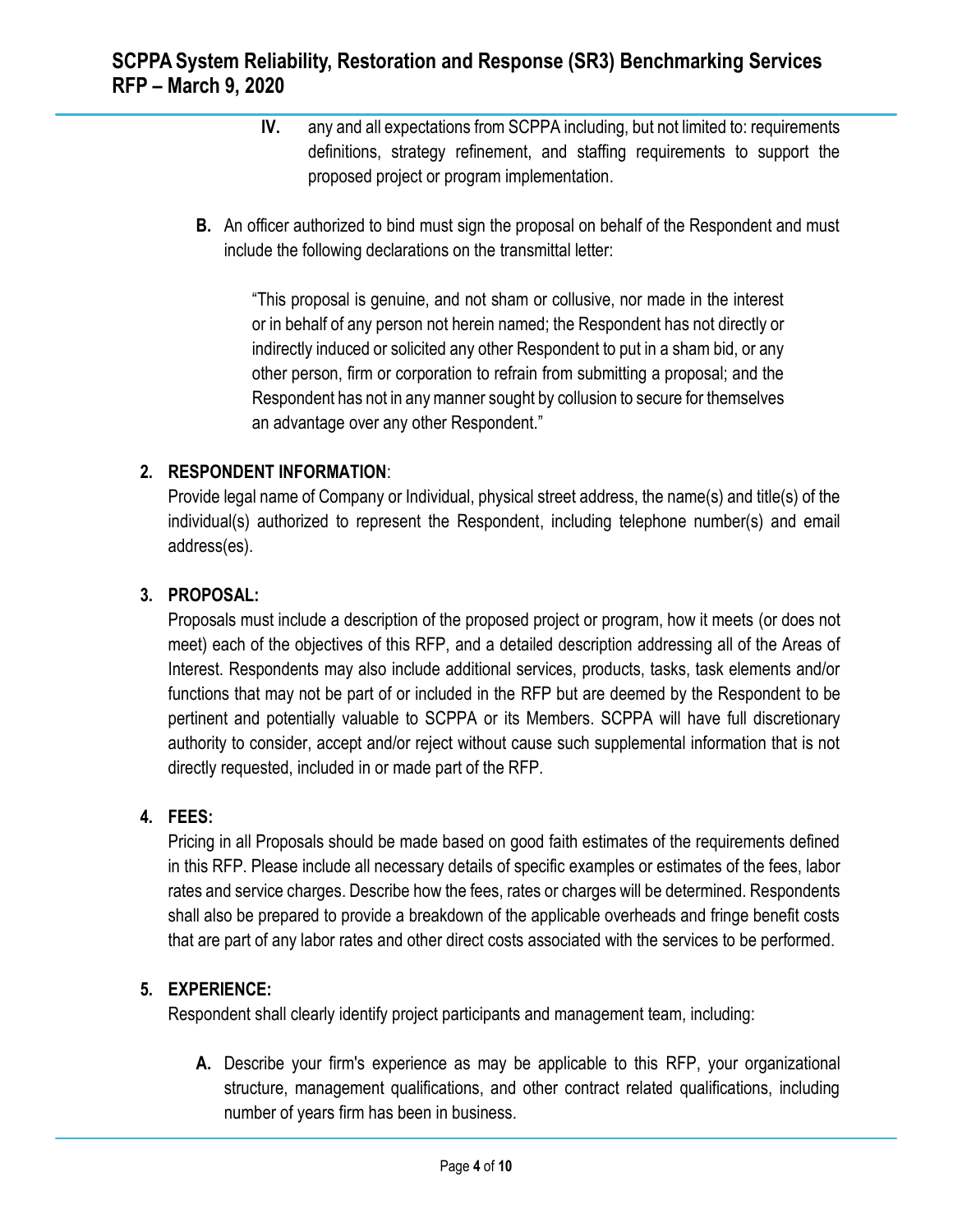- **B.** Specify key employees and describe their qualifications, experience and duties related to this RFP, including the office location(s) where work will be performed, in addition to the physical street address referenced above.
- **C.** Provide a commitment statement for the retention and use of key employees as proposed, their availability to initiate and sustain the proposal, as well as planned supplemental employees if key personnel are not available to assure project delivery.
- **D.** State whether Respondent will use subcontractors to perform services pursuant to the contract. Should the use of subcontractors be offered, the Respondent shall provide the same assurances of competence for the subcontractor, plus the demonstrated ability to manage and supervise the subcontracted work. Subcontractors shall not be allowed to further subcontract with others for work. The provisions of any contract resulting from this RFP shall apply to all subcontractors in the same manner as to the Respondent.
- **E.** Respondent shall indicate any and all pending litigation that could affect the viability of Respondent's proposal, continuance of existing contracts, operation or financial stability.

### **6. REFERENCES:**

- **A.** Describe whether the Respondent has, within the last five (5) years, rendered any service to SCPPA or to any of SCPPA's Members, either as a contractor or subcontractor, either under the current Respondent's name or any other name or organization. If so, please provide details (status as prime or subcontractor, brief description of the contract, contract start and end date, the contract administrator name, and total actual contract expenditures).
- **B.** If the Respondent has not rendered any service within the last five (5) years to SCPPA or to any of SCPPA's Members, then please provide references over that period with the details described above including the counterparty for which services were provided.
- **C.** Identify existing related or relevant projects or programs which Respondent developed and/or operates that would demonstrate Respondent's capabilities in this area.
- **D.** Describe relevant program development and implementation experience, approach, and provide a list of references for similar projects completed.

# **V.PROPOSAL SUBMISSION DELIVERY REQUIREMENTS**

There will not be an initial Respondent's conference associated with this RFP. The deadline to submit Clarification questions on this RFP will be **4:00PM (PDT) – March 18, 2020**. All questions should be submitted electronically via email to **[SR3BenchmarkingRFP@scppa.org](mailto:SR3BenchmarkingRFP@scppa.org)** referencing **SR3 Benchmarking**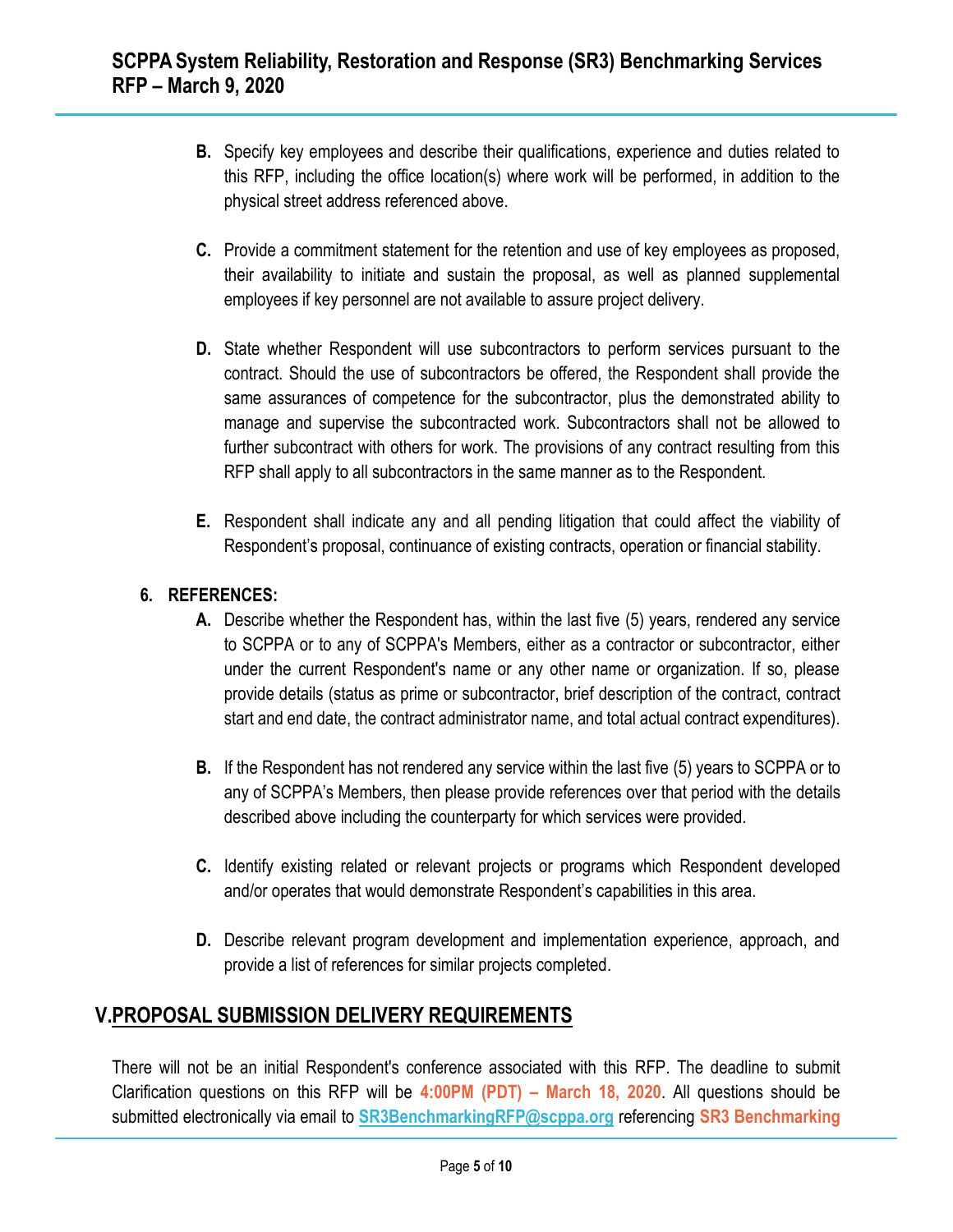**Services RFP** in the subject line. Answers to questions that SCPPA, at its sole determination and discretion, deems to be substantive or that would place the inquisitor at a distinct and unfair advantage to other potential Respondents will be posted on SCPPA's website alongside the solicitation at **[http://scppa.org/page/RFPs-](http://scppa.org/page/RFPs-ResourceProject)[ResourceProject](http://scppa.org/page/RFPs-ResourceProject)** as soon as a practicable after the date received, but no later than **4:00 PM – March 23, 2020**. It is the responsibility of potential Respondents to review this website for any and all postings.

One (1) electronic copy of your proposal and any supporting documentation must be delivered to **[SR3BenchmarkingRFP@scppa.org](mailto:SR3BenchmarkingRFP@scppa.org)** by no later than **4:00PM (PDT) – March 31, 2020**.

Additionally, one (1) hard copy of your proposal, including a transmittal letter of authentic offer, and any supporting documentation may be, but is not required to be, submitted with the electronic copy of your submittal, by no later than the time and date referenced above, to:

> Southern California Public Power Authority **SR3 Benchmarking Services RFP Attention:** Randy Krager & Joanna Lopez 1160 Nicole Court Glendora, California 91740

No contact should be made with the Board of Directors, committees or working group representatives, or SCPPA Members concerning this RFP.

All information received by SCPPA in response to this RFP is subject to the California Public Records Act and may be subject to the California Brown Act and all submissions may be subject to review in the event of an audit.

### **VI.TERMS AND CONDITIONS**

- **1.** SCPPA reserves the right to cancel this RFP at any time, reject any and all proposals and to waive irregularities.
- **2.** SCPPA shall determine at its sole discretion the value of any and/or all proposals including price and non-price attributes.
- **3.** Proposals may be sub-divided or combined with other proposals, at SCPPA's sole discretion.
- **4.** SCPPA shall perform an initial screening evaluation to identify and eliminate any proposals that are, for example, not responsive to the RFP, do not meet the minimum requirements set forth in the RFP, are not economically competitive with other proposals, or are submitted by Respondents that lack appropriate creditworthiness, sufficient financial resources, or qualifications to provide dependable and reliable services for this RFP.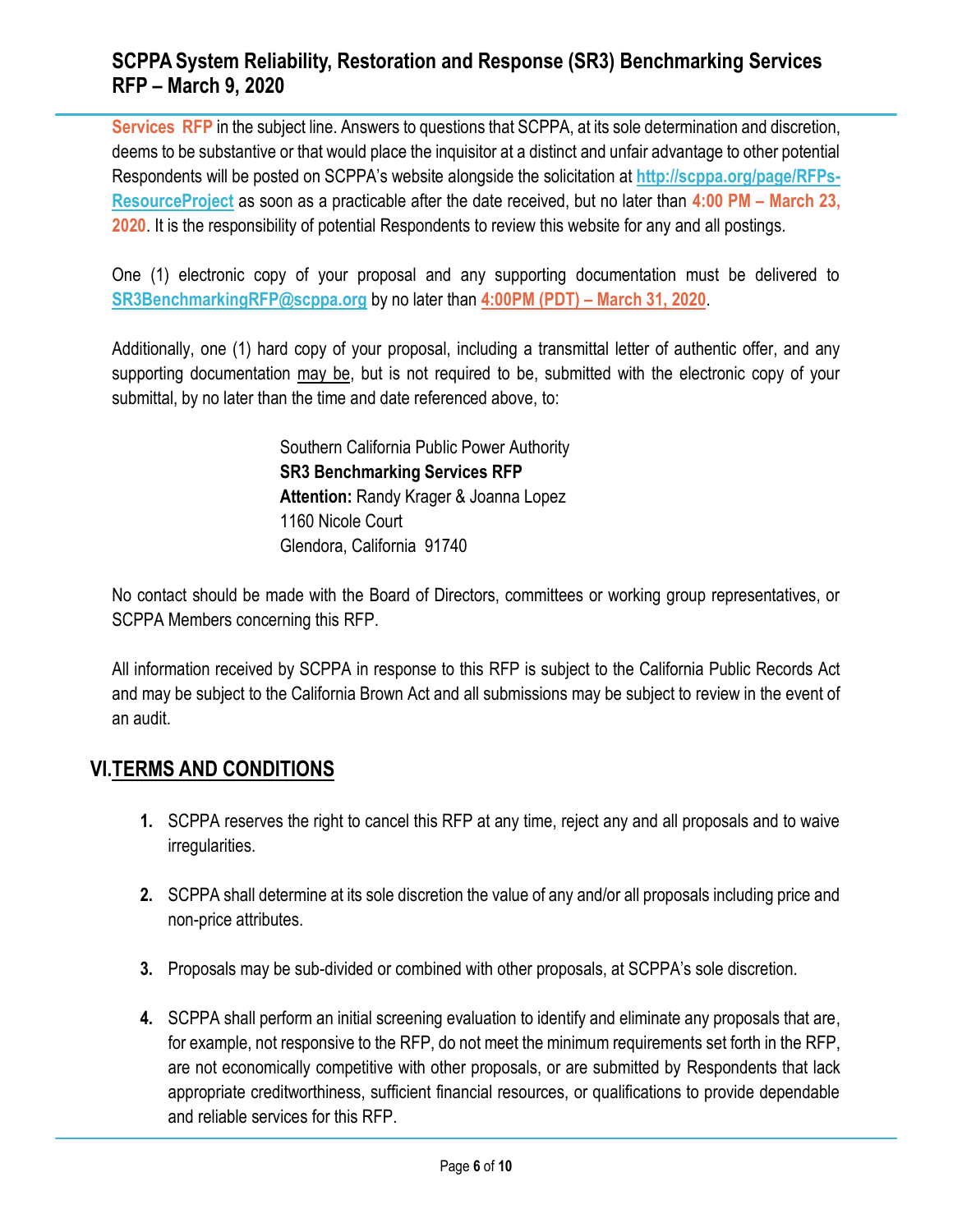- **5.** SCPPA reserves the right to submit follow up questions or inquiries to request clarification of information submitted and to request additional information from any one or more of the Respondents.
- **6.** SCPPA reserves the right, without qualification and in its sole discretion, to accept or reject any or all proposals for any reason without explanation to the Respondent, or to make any award to that Respondent, who, in the opinion of SCPPA, will provide the most value to SCPPA and its Members.
- **7.** SCPPA may decline to enter into any potential engagement agreement or contract with any Respondent, terminate negotiations with any Respondent, or to abandon the request for proposal process in its entirety.
- **8.** SCPPA reserves the right to make an award, at its sole discretion, irrespective of price or technical ability, if SCPPA determines that to do so would result in the greatest value to SCPPA and its Members.
- **9.** Those Respondents who submit proposals agree to do so without legal recourse against SCPPA, its Members, their directors, officers, employees and agents for rejection of their proposal(s) or for failure to execute or act on their proposal for any reason.
- **10.** SCPPA shall not be liable to any Respondent or party in law or equity for any reason whatsoever for any acts or omissions arising out of or in connection with this RFP.
- **11.** SCPPA shall not be liable for any costs incurred by any Respondents in preparing any information for submission in connection with this RFP process or any and all costs resulting from responding to this RFP. Any and all such costs whatsoever shall remain the sole responsibility of the Respondent.
- **12.** SCPPA may require certain performance assurances from Respondents prior to entering into negotiations for work that may result from this RFP. Such assurances may potentially include a requirement that Respondents provide some form of performance security.
- **13.** Prior to contract award, the successful Respondent shall supply a detailed breakdown of the applicable overheads and fringe benefit costs that are part of the labor rates and other direct costs associated with the services to be performed.
- **14.** SCPPA Members, either collectively or individually may contact Respondents to discuss or enter into negotiations regarding a proposal. SCPPA is not responsible or liable for individual Members interactions with the Respondent which are not entirely conducted through SCPPA or at SCPPA's option or election to engage the Respondent as defined within the RFP.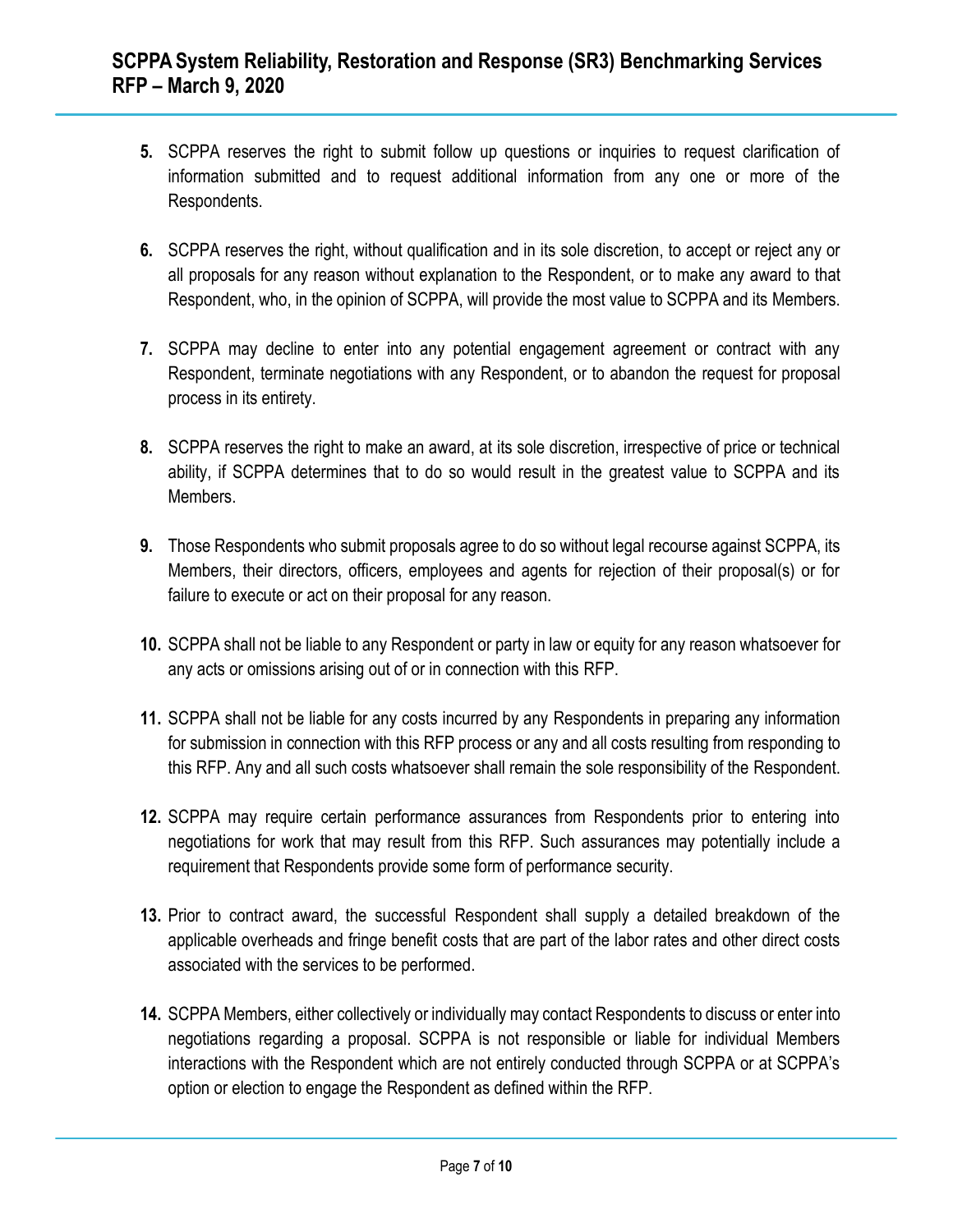- **15.** Submission of a Proposal constitutes acknowledgement that the Respondent has read and agrees to be bound by the terms and specifications of this RFP and any addenda subsequently issued by SCPPA.
- **16.** Information in this RFP is accurate to the best of SCPPA's and its Members' knowledge but is not guaranteed to be correct. Respondents are expected to complete all of their due diligence activities prior to entering into any final contract negotiationswith SCPPA.
- **17.** SCPPA reserves the right to reject any Proposal for any reason without cause. SCPPA reserves the right to enter into relationships with more than one Respondent, can choose not to proceed with any Respondent with respect to one or more categories of services, and can choose to suspend this RFP or to issue a new RFP that would supersede and replace this RFP.

### **VII.ADDITIONAL REQUIREMENTS FOR PROPOSAL**

### **1. CONSIDERATION OF RESPONSES:**

Submitted proposals should be prepared simply and economically, without the inclusion of unnecessary promotional materials. Proposals should be submitted on recycled paper that has a minimum of thirty percent (30%) post-consumer recycled content and duplex copied (double-sided pages) where possible.

### **2. INSURANCE, LICENSING, OR OTHER CERTIFICATION:**

If selected, the Respondent will be required to maintain sufficient insurance, licenses, or other required certifications for the type of work being performed. SCPPA or its Members may require specific insurance coverage to be established and maintained during the course of work and as a condition of award or continuation of contract.

#### **3. NON-DISCRIMINATION/EQUAL EMPLOYMENT PRACTICES/AFFIRMATIVE ACTION PLAN:**

If selected, the Respondent and each of its known subcontractors may be required to complete and file an acceptable Affirmative Action Plan. The Affirmative Action Plan may be set forth in the form required as a business practice by the Department of Water and Power of the City of Los Angeles which is SCPPA's largest Member.

#### **4. LIVING WAGE ORDINANCE:**

If selected, the Respondent may be required to comply with the applicable provisions of the City of Los Angles Living Wage Ordinance and the City of Los Angeles Service Contract Workers Retention Ordinance. The Living Wage Ordinance provisions are found in Section 10.36 of the Los Angeles City Administrative Code; and the Service Contract Workers Retention Ordinance are found in Section 10.37 of the Los Angeles Administrative Code (SCWRO/LW0).

#### **5. PREVAILING WAGE RATES:**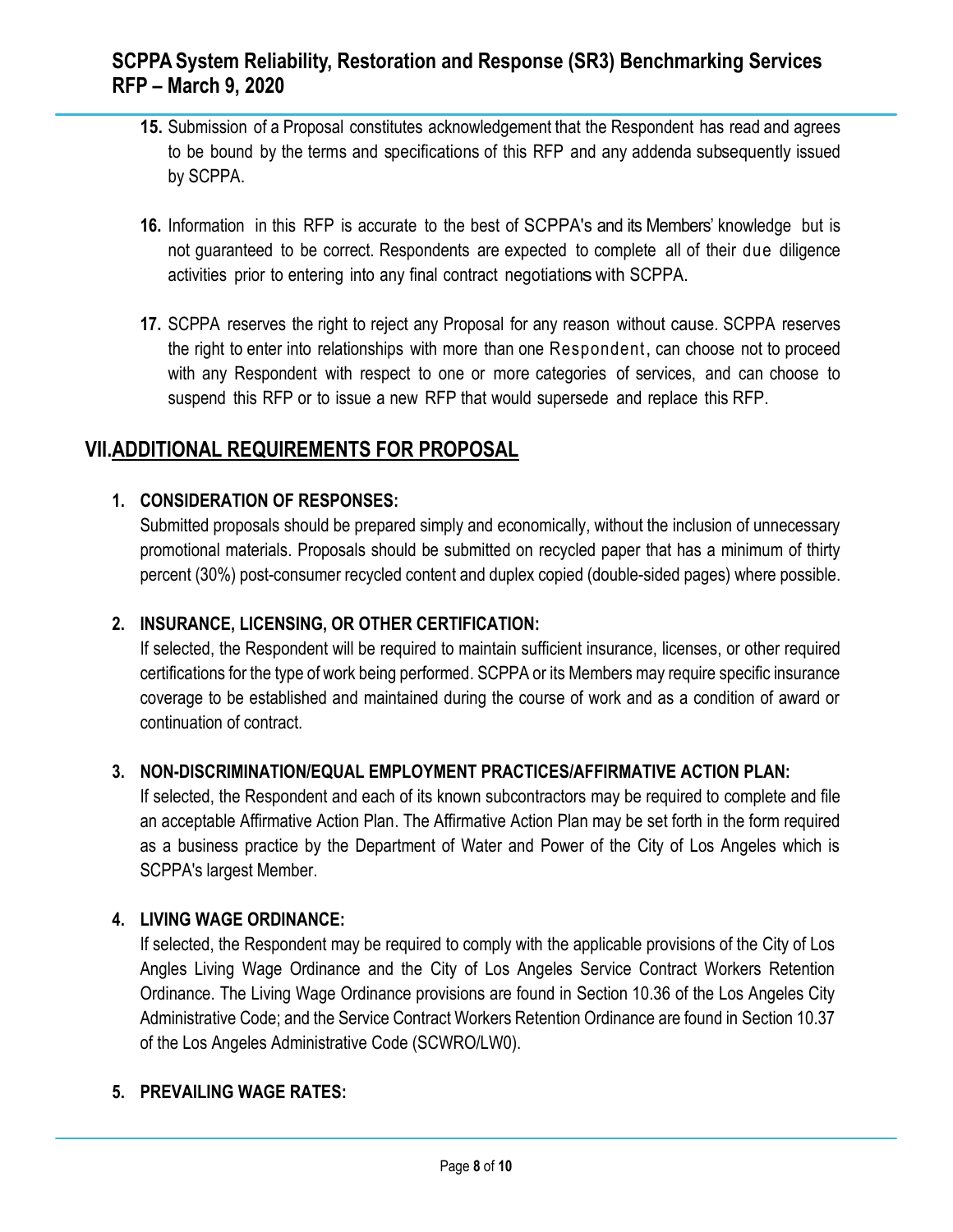If selected, the Respondent will be required to conform to prevailing wage rates applicable to the location(s) where any work is being performed. Workers shall be paid not less than prevailing wages pursuant to determinations of the Director of Industrial Relations as applicable in accordance with the California Labor Code. To access the most current information on effective determination rates, Respondent shall contact:

> Department of Industrial Relations Division of Labor Statistics and Research PO Box 420603, San Francisco, CA 94142-0603 Division Office Telephone: (415) 703-4780 Prevailing Wage Unit Telephone: (415) 703-4774 Web: **[HTTP://WWW.DIR.CA.GOV/DLSR/DPREWAGEDETERMINATION.HTM](http://www.dir.ca.gov/dlsr/DPreWageDetermination.htm)**

### **6. CHILD SUPPORT POLICY:**

If selected, Respondent may be required to comply with the City of Los Angeles Ordinance No. 172401, which requires all contractors and subcontractors performing work to comply with all reporting requirements and wage-earning assignments and wage-earning assignments relative to court ordered child support.

### **7. SUPPLIER DIVERSITY:**

Respondents shall take reasonable steps to ensure that all available business enterprises, including Small Business Enterprises (SBEs), Disadvantaged Business Enterprises (DBEs), Women-Owned Business Enterprises (WBEs), Minority-Owned Business Enterprises (MBEs), Disabled Veteran Business Enterprises (DVBEs), and other Business Enterprises (OBEs), have an equal opportunity to compete for and participate in the work being requested by this RFP. Efforts to obtain participation of these business enterprises may reasonably be expected to produce a twenty-five percent (25%) participation goal for SBEs. For the purpose of this RFP, SCPPA's Supplier Diversity program is modeled after that of the Los Angeles Department of Water and Power. Further information concerning the Supplier Diversity Program may be obtained from the Supply Chain Services Division of the Los Angeles Department of Water and Power.

### **8. SCPPA-FURNISHED PROPERTY:**

SCPPA or a Member's utility drawings, specifications, and other media furnished for the Respondent's use shall not be furnished to others without written authorization from SCPPA or the applicable Member(s).

#### **9. CONTRACTOR-FURNISHED PROPERTY**:

Upon completion of all work under any agreement developed as a result of this RFP, ownership and title to reports, documents, drawings, specifications, estimates, and any other document produced as a result of the agreement shall automatically be vested to SCPPA and no further agreement will be necessary for the transfer of ownership to SCPPA. SCPPA has the sole right to distribute, reproduce,